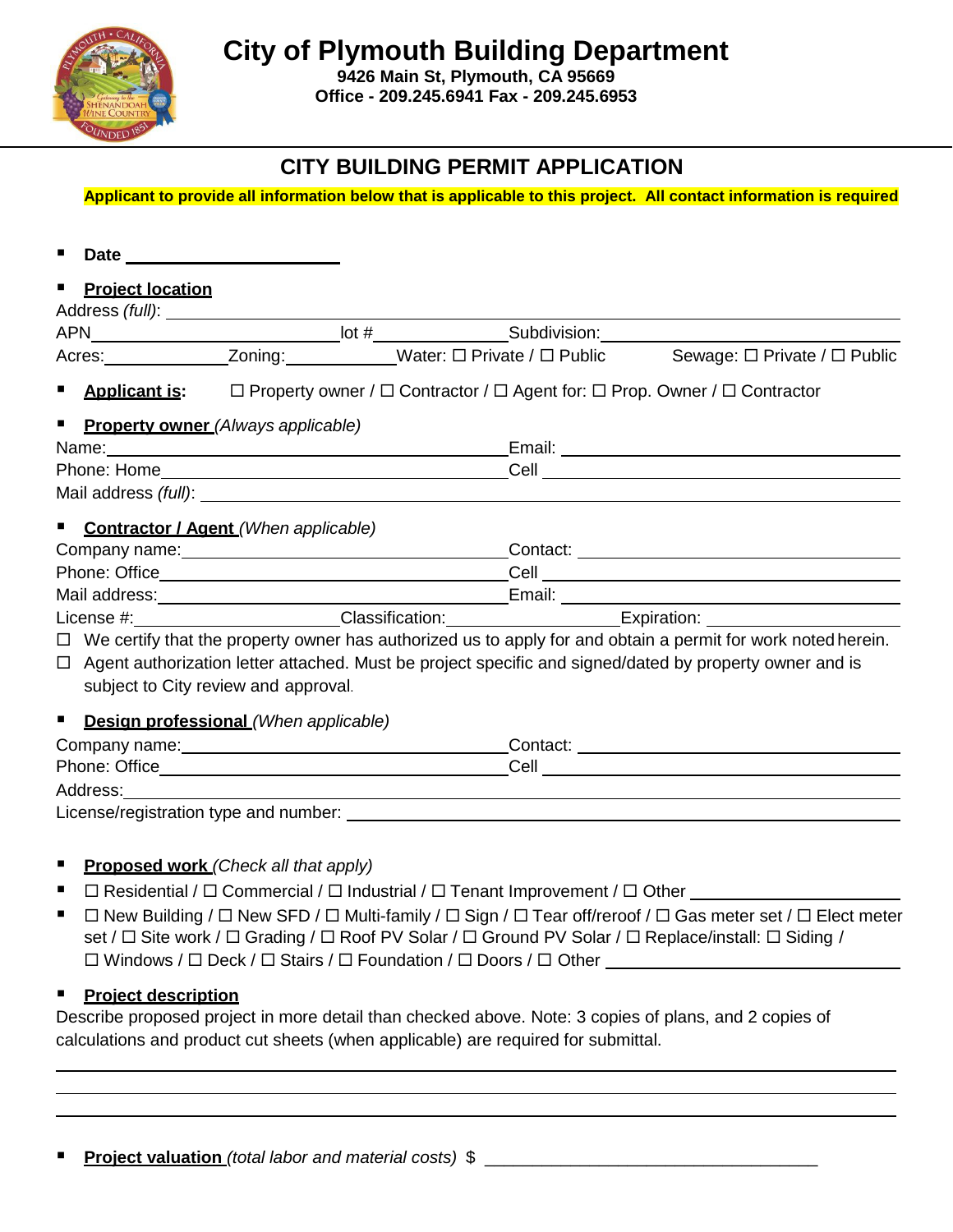### **CITY OF PLYMOUTH BUILDING PERMIT APPLICATION**

(Continued)

I hereby acknowledge I have read this application and state that the information given is correct. I understand that the deposit paid with this application/permit may not cover all of the costs associated with processing it. I agree to pay any remaining balance prior to the project being finalized. I agree to comply with all City Ordinances and the State laws relating to building construction. I certify that I am the legal owner of the property, or an agent or contractor authorized to sign.

*Applicant signature Date*

# **The area below is for City internal use only**

| ٠ | <b>Plan check</b><br>Note: Total plan check fee will be calculated on a separate form. |  |                                                  |
|---|----------------------------------------------------------------------------------------|--|--------------------------------------------------|
|   | Plan check deposit (1% of valuation): \$                                               |  |                                                  |
|   |                                                                                        |  |                                                  |
|   | <b>Permit fee</b><br>Note: Permit fee will be calculated on a separate form.           |  |                                                  |
|   | Total: \$ ____________________________                                                 |  |                                                  |
|   |                                                                                        |  | Date: <u>___________________________________</u> |
| п | City and other agency approvals applicable to this project                             |  |                                                  |
|   | $\Box$ Planning Dept.                                                                  |  | □ Approved Date: <u>_______________</u>          |
|   | $\Box$ Engineering Dept.                                                               |  | $\Box$ Approved Date: $\Box$                     |
|   | $\Box$ Public Works Dept.                                                              |  | □ Approved Date: <u>_______________</u>          |
|   | $\Box$ Park and Rec. Dept.                                                             |  |                                                  |
|   | $\Box$ Amador Fire Protection District                                                 |  | □ Approved Date: <u>_______________</u>          |
|   |                                                                                        |  |                                                  |
|   | □ Amador County Health Dept.                                                           |  | □ Approved Date: <u>_______________</u>          |
|   | $\Box$ Amador Air District                                                             |  |                                                  |
|   | □ Amador Unified School District                                                       |  | □ Approved □ Clearance received / Date:          |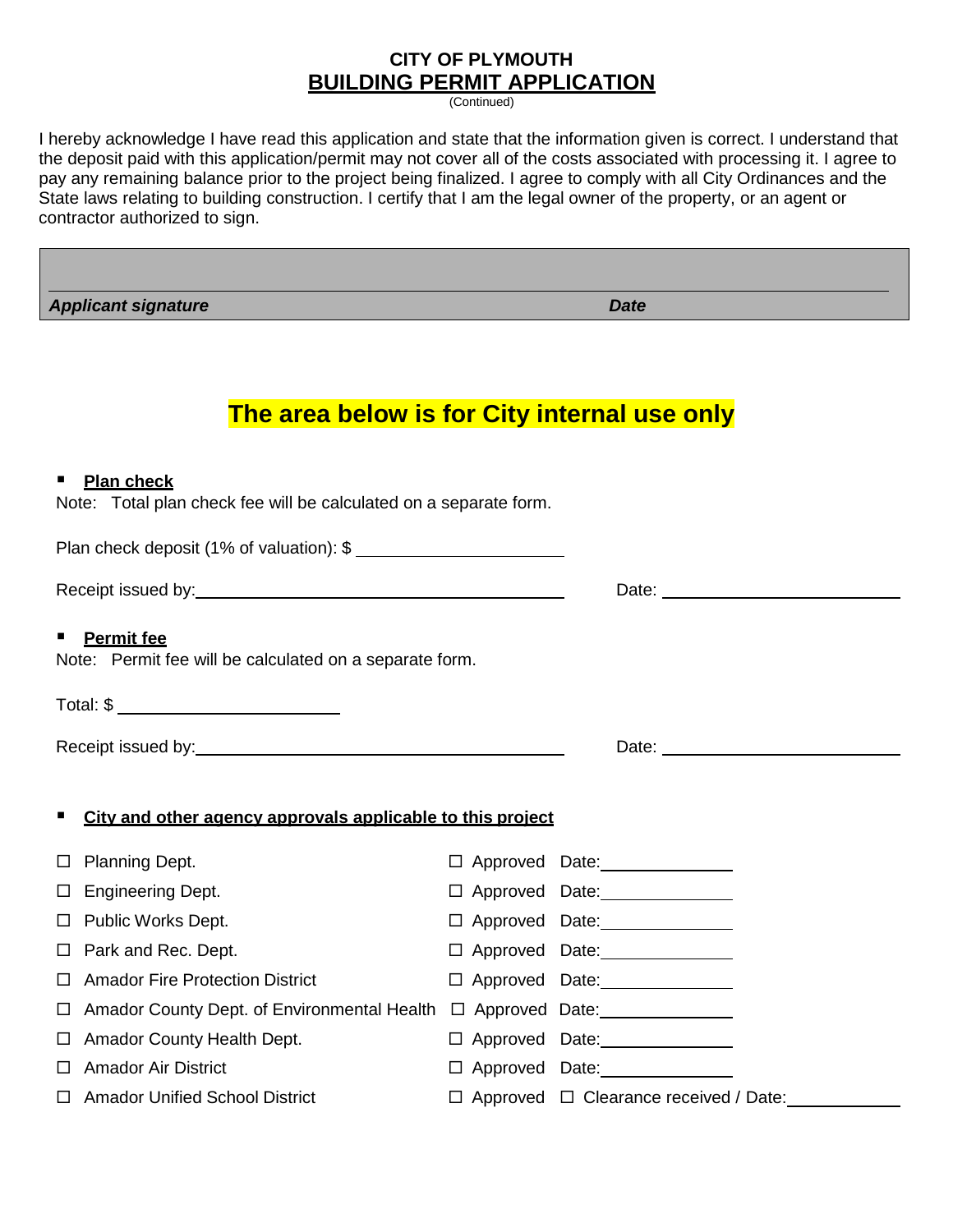## **City of Plymouth Building Department**

**BUILDING APPLICATION - PART II**

#### **LICENSED CONTRACTORS DECLARATION**

I hereby affirm that I am licensed under the provisions of Chapter 9 (commencing with Section 7000) of Division 3 of the Business and Professions Code, and my license is in full force and effect.

| License Class | License Number |
|---------------|----------------|
| Date:         | Contractor:    |

#### *OWNER-BUILDER DECLARATION*

I hereby affirm that I am exempt from the Contractor's License Law for the following reason (Sec. 7031.5, Business and Professions Code: Any city or county which requires a permit to construct, alter, improve, demolish, or repair any structure, prior to its issuance, also requires the applicant for such permit to file a signed statement that he is licensed pursuant to the provisions of the Contractor's License Law (Chapter 9 [commencing with Section 7000] of Division 3 of the Business and Professions Code) or that he is exempt therefrom and the basis for the alleged exemption. Any violation of Section 7031.5 by any applicant for a permit subjects the applicant to a civil penalty of not more than five hundred dollars (\$500].

- $\Box$  I, as owner of the property, or my employees with wages as their sole compensation, will do the work, and the structure is not intended or offered for sale (Sec. 7044, Business and Professions Code: The Contractor's License Law does not apply to an owner of property who builds or improves thereon, and who does such work himself or through his own employees, provided that such improvements are not intended or offered for sale. If, however, the building or improvement is sold within one year of completion, the ownerbuilder will have the burden of proving that he did not build or improve for the purpose of sale.).
- $\Box$  I, as owner of the property, am exclusively contracting with licensed contractors to construct the project (Sec. 7044, Business and Professions Code: The Contractor's License Law does not apply to an owner of property who builds or improves thereon, and who contracts for such projects with a contractor[s] licensed pursuant to the Contractor's License Law.

| $\Box$ I am exempt under Sec. | , B.&P.C. for this reason |  |
|-------------------------------|---------------------------|--|
|                               |                           |  |

Date: \_\_\_\_\_\_\_\_\_\_\_\_\_\_\_\_\_\_\_\_ Owner: \_\_\_\_\_\_\_\_\_\_\_\_\_\_\_\_\_\_\_\_\_\_\_\_\_\_\_\_\_\_\_\_\_\_\_\_\_\_\_\_\_\_\_\_\_\_\_\_\_

#### **WORKERS COMPENSATION DECLARATION**

I hereby affirm that I have a certificate of consent to self-insure, or a certificate for Workers' Compensation Insurance, or a certified copy thereof (Sec. 3800, Lab. C.).

| Policy Number: | Date: |  |
|----------------|-------|--|
|                |       |  |
|                |       |  |

Date: \_\_\_\_\_\_\_\_\_\_\_\_\_\_\_\_\_\_\_\_\_\_\_\_\_\_ Applicant: \_\_\_\_\_\_\_\_\_\_\_\_\_\_\_\_\_\_\_\_\_\_\_\_\_\_\_\_\_\_\_\_\_\_\_\_\_\_\_\_\_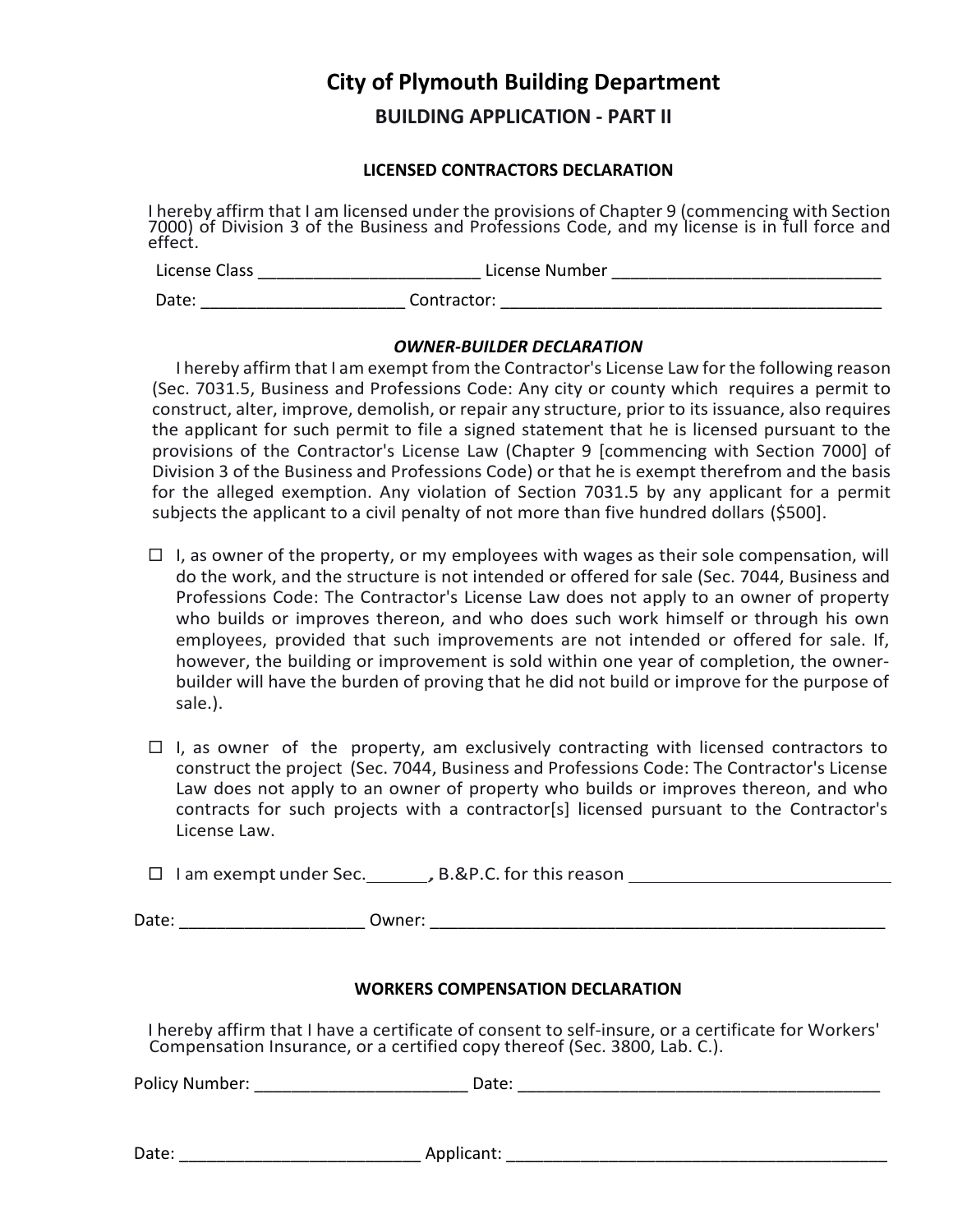### **Certificate of Exemption from Workers Compensation Insurance**

#### *(This section need not be completed if the permit is for one hundred dollars [S100] or less.)*

I certify that in the performance of the work for which this permit is issued, I shall not employ any person in any manner, so as to become subject to the Workers' Compensation Laws of the State of California.

Date: etc. applicant:  $\Delta$ pplicant:  $\Delta$ 

*NOTICE TO APPLICANT: If, after making this Certificate of Exemption, you should become subject to the Workers' Compensation provisions of the Labor Code, you must forthwith comply with such provisions or this permit shall be deemed revoked.*

### **CONSTRUCTION LENDING AGENCY**

I hereby affirm that there is a construction lending agency for the performance of the work for which this permit is issued (Sec. 3097. Civ. C.).

Lenders Name: \_\_\_\_\_\_\_\_\_\_\_\_\_\_\_\_\_\_\_\_\_\_\_\_\_\_\_\_\_\_\_\_\_\_\_\_\_\_\_\_\_\_\_\_\_\_\_\_\_\_\_\_\_\_\_\_\_\_\_\_\_\_\_\_\_\_\_\_

Lenders Address: \_\_\_\_\_\_\_\_\_\_\_\_\_\_\_\_\_\_\_\_\_\_\_\_\_\_\_\_\_\_\_\_\_\_\_\_\_\_\_\_\_\_\_\_\_\_\_\_\_\_\_\_\_\_\_\_\_\_\_\_\_\_\_\_\_\_\_

I certify that I have read this application and state that the above information is correct. I agree to comply with all city and county ordinances and state laws relating to building construction, and hereby authorize representatives of this city to enter upon the above mentioned property for inspection purposes.

**Signature of Applicant or Agent Community Community Community Community Community Community Community Community**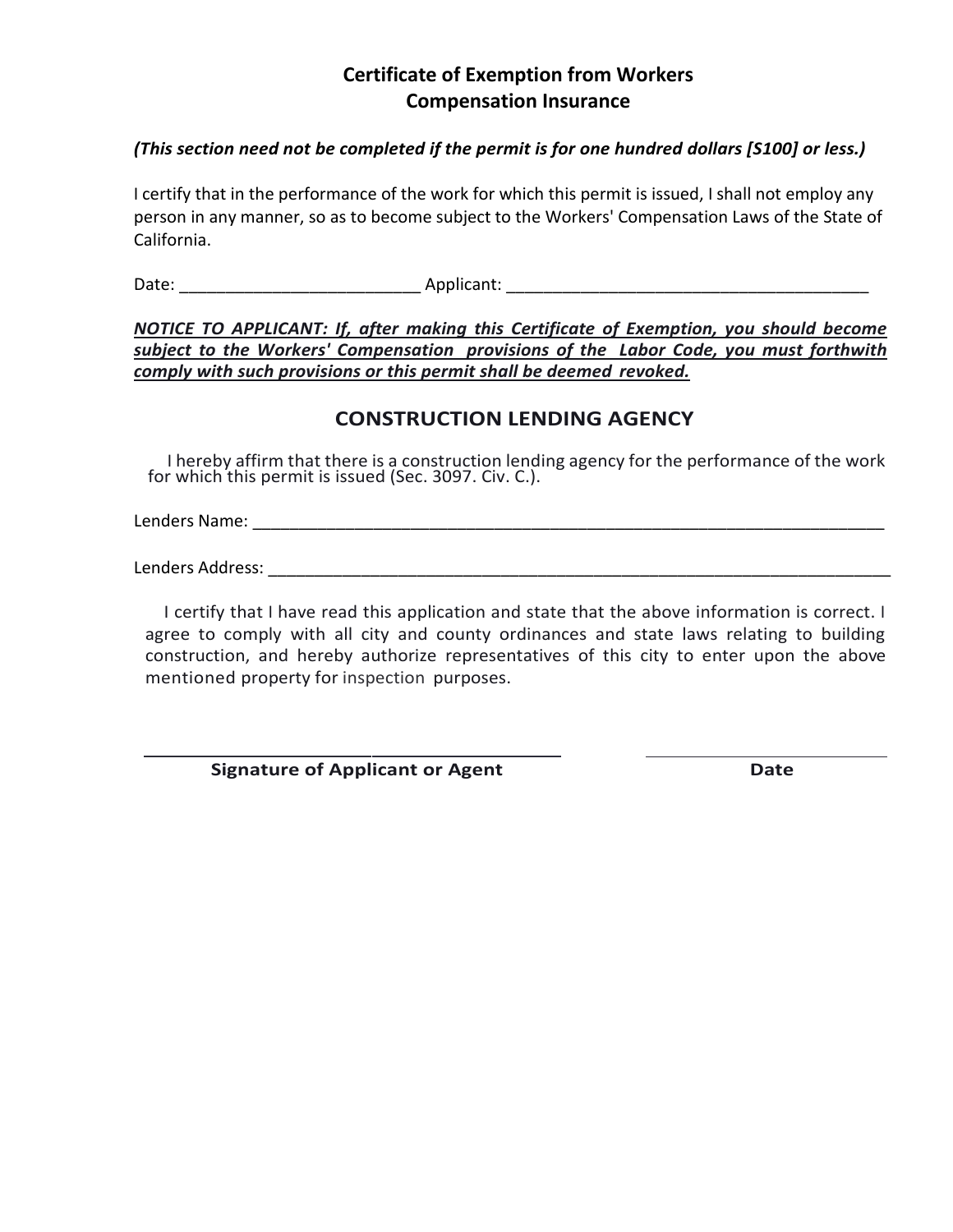

## **SINGLE-FAMILY RESIDENTIAL SMOKE AND CARBON MONOXIDE ALARMS DECLARATION & SELF-CERTIFICATION AFFIDAVIT**

California state law requires that when building permits are issued for residential additions, alterations, or repairs, and the value of the work exceeds \$1,000.00, smoke alarms and carbon monoxide (C/O) alarms must be installed in accordance with applicable building codes. Existing and fully operational alarms in compliance with current codes are acceptable.

■ Smoke alarms shall be installed in each sleeping room, outside and in the immediate vicinity of sleeping rooms, and on each additional story of the dwelling, including basements and habitable attics. (2013 California Residential Code [CRC] R314, 2013 California Building Code [CBC] 420.5 and 907.2.11.2, and of the 2013, California Health & Safety Code 13113.7).

 For dwellings or sleeping units containing fuel burning appliances or with attached garages, carbon monoxide detectors shall be installed outside and in the immediate vicinity of sleeping rooms, and on each additional story of the dwelling, including basements, as required by the 2013 CRC Section R315.2 and CBC Section 420.6.

■ Multipurpose (combination carbon monoxide and smoke) alarms may be used.

■ All alarms shall comply with requirements for listing and approval by the Office of the State Fire Marshal. http://osfm.fire.ca.gov/licensinglistings/licenselisting bml searchcotest.php, and be installed in accordance with the manufacturer's written instructions.

These safety devices must be installed by the time a final inspection is requested for your project, and this completed, signed, and dated document must be returned to the City of Plymouth Building Inspector prior to final sign-off of all building permits requiring compliance.

**NOTE**: This Self-Certification Affidavit is only applicable when normal access to the interior of a *single-family residential dwelling* by the City of Plymouth Building Inspector is not required during the course of a permitted project, such as re-roofing, re-siding, adding attached patio covers, decks, and similar exterior projects.

*When the project involves the interior of a single-family residential dwelling, or a building other than a single-family residential dwelling, inspection of the smoke and carbon monoxide alarms by the City Building Inspector will be required prior to final approval of your project, and an adult must be present at the time of the inspection.*